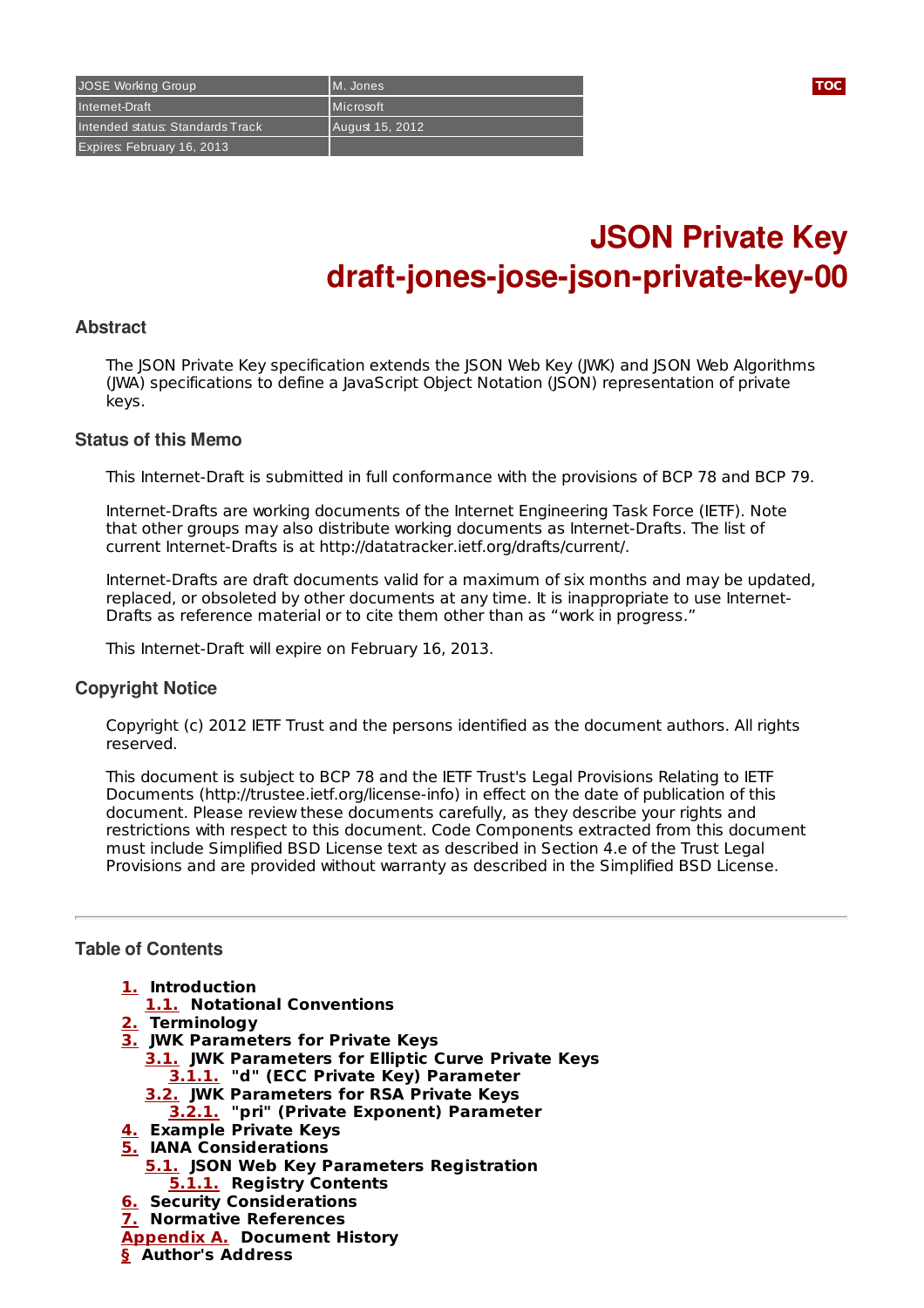#### <span id="page-1-0"></span>**1. Introduction**

The JSON Private Key specification extends the JSON Web Key (JWK) **[\[JWK\]](#page-3-4)** and JSON Web Algorithms (JWA) **[\[JWA\]](#page-3-5)** specifications to define a JavaScript Object Notation (JSON) **[\[RFC4627\]](#page-3-6)** representation of private keys.

#### <span id="page-1-1"></span>**1.1. Notational Conventions**

The key words "MUST", "MUST NOT", "REQUIRED", "SHALL", "SHALL NOT", "SHOULD", "SHOULD NOT", "RECOMMENDED", "MAY", and "OPTIONAL" in this document are to be interpreted as described in Key words for use in RFCs to Indicate Requirement Levels . **[\[RFC2119\]](#page-3-7)**

## <span id="page-1-2"></span>**2. Terminology**

This specification uses the same terminology as the JSON Web Key (JWK) **[\[JWK\]](#page-3-4)** and JSON Web Algorithms (JWA) **[\[JWA\]](#page-3-5)** specifications.

#### <span id="page-1-3"></span>**3. JWK Parameters for Private Keys**

This section defines additional JSON Web Key parameters that enable JWKs to represent private keys.

#### <span id="page-1-4"></span>**3.1. JWK Parameters for Elliptic Curve Private Keys**

When the JWK alg member value is EC, the following member MAY be used to represent an Elliptic Curve private key:

#### <span id="page-1-5"></span>**3.1.1. "d" (ECC Private Key) Parameter**

The d (ECC private key) member contains the Elliptic Curve private key value. It is represented as the base64url encoding of the value's unsigned big endian representation as a byte array. The array representation MUST not be shortened to omit any leading zero bytes. For instance, when representing 521 bit integers, the byte array to be base64url encoded MUST contain 66 bytes, including any leading zero bytes.

# <span id="page-1-6"></span>**3.2. JWK Parameters for RSA Private Keys**

When the JWK alg member value is RSA, the following member MAY be used to represent an RSA private key:

### <span id="page-1-7"></span>**3.2.1. "pri" (Private Exponent) Parameter**

The pri (private exponent) member contains the private exponent value for the RSA private



**[TOC](#page-0-0)**

# **[TOC](#page-0-0)**



**[TOC](#page-0-0)**



**[TOC](#page-0-0)**



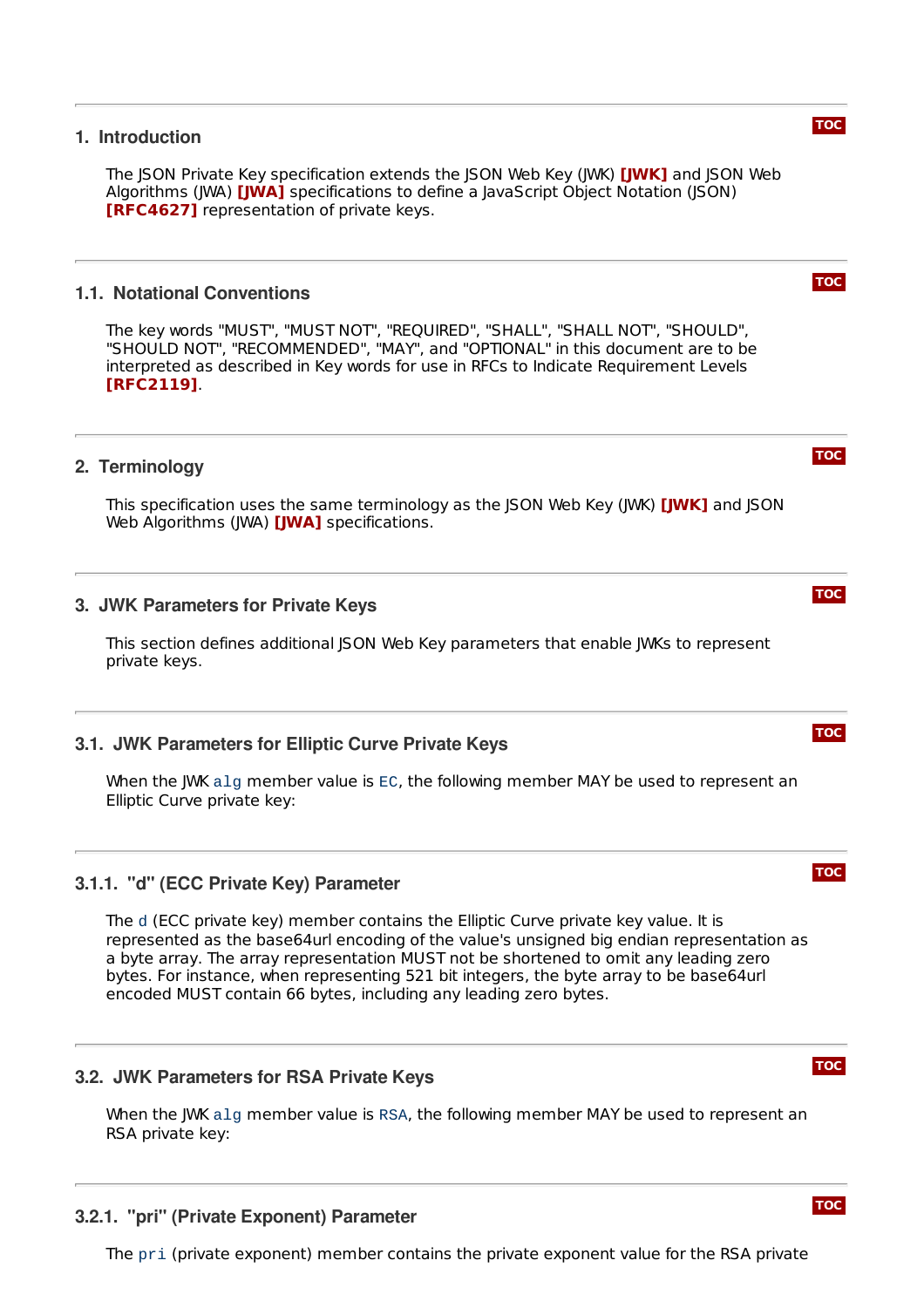key. It is represented as the base64url encoding of the value's unsigned big endian representation as a byte array. The array representation MUST not be shortened to omit any leading zero bytes. For instance, when representing 2048 bit integers, the byte array to be base64url encoded MUST contain 256 bytes, including any leading zero bytes.

## <span id="page-2-0"></span>**4. Example Private Keys**

The following example JWK Set contains two keys represented as JWKs containing both public and private key values: one using an Elliptic Curve algorithm and a second one using an RSA algorithm. This example extends the example in Section 3 of **[\[JWK\]](#page-3-4)**, adding private key values. (Line breaks are for display purposes only.)

| ${''keys":}$                                                                                                                    |
|---------------------------------------------------------------------------------------------------------------------------------|
|                                                                                                                                 |
| ${''alg": "EC",$                                                                                                                |
| "crv": "P-256",<br>"x": "MKBCTNIcKUSDii11ySs3526iDZ8AiTo7Tu6KPAqv7D4",                                                          |
| "y":"4Etl6SRW2YiLUrN5vfvVHuhp7x8PxltmWWlbbM4IFyM",                                                                              |
| "d":"870MB6gfuTJ4HtUnUvYMyJpr5eUZNP4Bk43bVdj3eAE",                                                                              |
| "use": "enc",                                                                                                                   |
| "kid":"1"},                                                                                                                     |
|                                                                                                                                 |
| ${''alg": "RSA",$                                                                                                               |
| "mod":"0vx7agoebGcQSuuPiLJXZptN9nndrQmbXEps2aiAFbWhM78LhWx4<br>cbbfAAtVT86zwu1RK7aPFFxuhDR1L6tSoc_BJECPebWKRXjBZCiFV4n3oknjhMst |
| n64tZ_2W-5JsGY4Hc5n9yBXArwl93lqt7_RN5w6Cf0h4QyQ5v-65YGjQR0_FDW2Q                                                                |
| vzqY368QQMicAtaSqzs8KJZgnYb9c7d0zgdAZHzu6qMQvRL5hajrn1n91CbOpbIS                                                                |
| D08qNLyrdkt-bFTWhAI4vMQFh6WeZu0fM41Fd2NcRwr3XPksINHaQ-G_xBniIqbw                                                                |
| 0Ls1jF44-csFCur-kEgU8awapJzKnqDKgw",                                                                                            |
| "exp": "AQAB",                                                                                                                  |
| "pri":"X4cTteJY_gn4FYPsXB8rdXix5vwsg1FLN5E3EaG6RJoVH-HLLKD9<br>M7dx5oo7GURknchnrRweUkC7hT5fJLM0WbFAKNLWY2vv7B6NqXSzUvxT0_YSfqij |
| wp3RTzlBaCxWp4doFk5N2o8Gy_nHNKroADIkJ46pRUohsXywbReAdYaMwFs9tv8d                                                                |
| _cPVY3i07a3t8MN6TNwm0dSawm9v47UiCl3Sk5ZiG7xojPLu4sbg1U2jx4IBTNBz                                                                |
| nbJSzFHK66jT8bgkuqsk0GjskDJk19Z4qwjwbsnn4j2WBii3RL-Us2lGVkY8fkFz                                                                |
| me1z0HbIkfz0Y6mqn0Ytqc0X4jfcKoAC8Q",                                                                                            |
| "kid":"2011-04-29"}                                                                                                             |
|                                                                                                                                 |
|                                                                                                                                 |

# <span id="page-2-2"></span><span id="page-2-1"></span>**5. IANA Considerations**

# **[TOC](#page-0-0)**

**[TOC](#page-0-0)**

**[TOC](#page-0-0)**

# **5.1. JSON Web Key Parameters Registration**

This specification registers the parameter names defined in **[Section](#page-1-6) 3.1** and **Section 3.2** in the IANA JSON Web Key Parameters registry **[\[JWK\]](#page-3-4)**.

#### <span id="page-2-3"></span>**5.1.1. Registry Contents**

- Parameter Name: d
- Change Controller: IETF
- Specification Document(s): **[Section](#page-1-5) 3.1.1** of [[ this document ]]
- Parameter Name: pri
- Change Controller: IETF

# **[TOC](#page-0-0)**